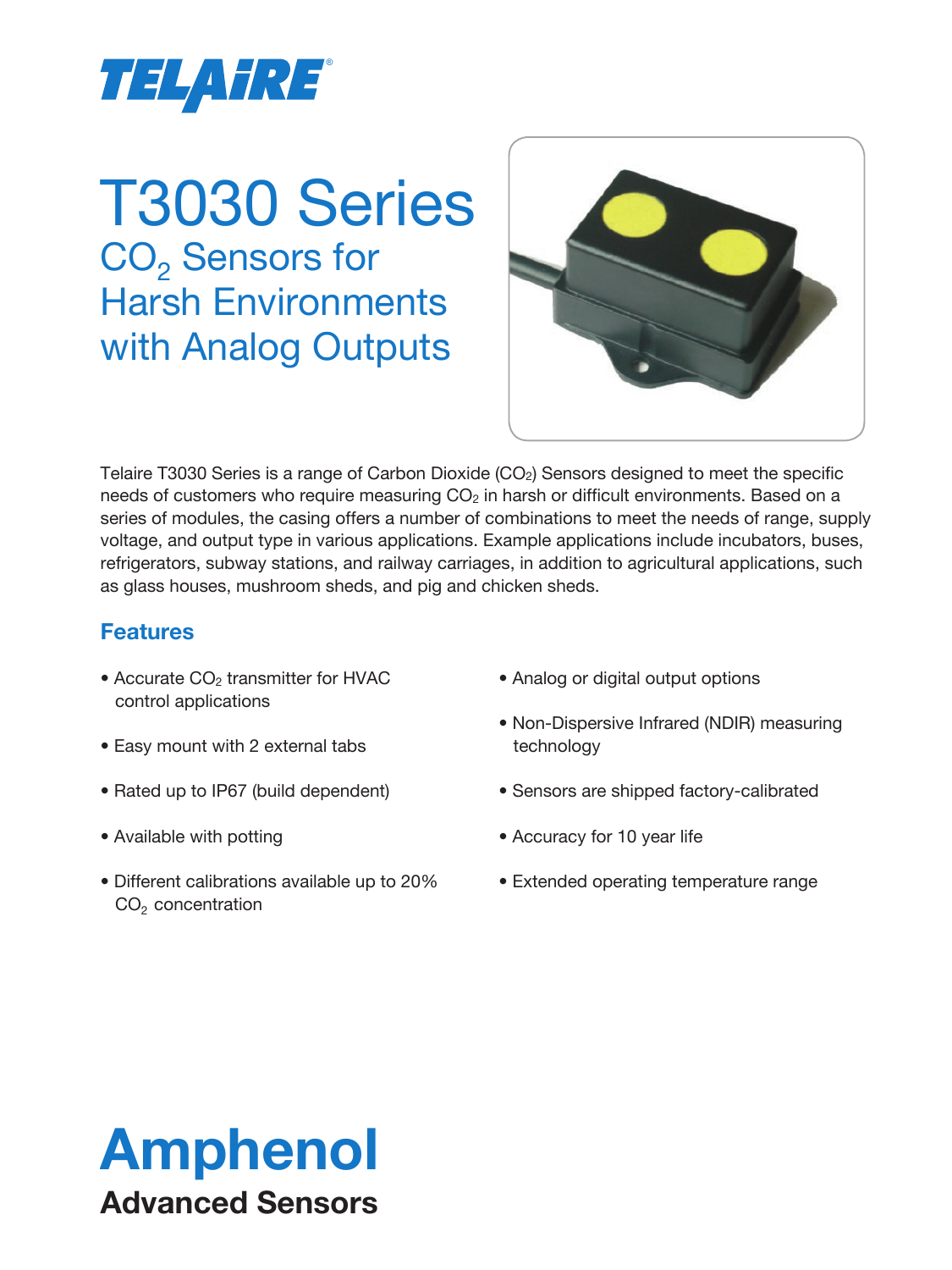# **T3030 Series Specifications**

#### **Sensing Method**

Non-Dispersive Infrared (NDIR), single or dual wavelength

#### **Power Supply Requirements**

15 – 15 VDC ±10% 24 - 18-30 VAC RMS, 50/60 Hz, or 18 to 42 VDC, polarity protected

#### **Power Consumption**

Typical 0.7 W at nominal voltage of 24V AC RMS

#### **Range**

See Ordering Information for calibrated ranges

#### **Resolution**

Minimum 10bit or analog equivalent

### **Accuracy**

#### **Single Wavelength**

- (0~2,000 ppm as example)
- $\bullet$  400-1250 ppm  $\pm 30$  ppm or 3% of reading, whichever is greater\*,\*\*
- 1250-2000 ppm ±5% of reading + 30ppm \*, \*\*

#### **Dual Wavelength**

- (0~2,000 ppm range as example)
- 75 ppm or 10% of reading (whichever is greater)

(0~200,000 ppm range as example)

- $\pm 5\%$  of reading or  $\pm 0.3$  vol% CO<sub>2</sub> (whichever is larger) at 0 - 20 vol%  $CO<sub>2</sub>$  and 0°C to +25°C
- At 25°C to 50°C additional ±0,1% of reading or  $\pm 0,01$  vol% CO<sub>2</sub> (whichever is larger) per degree C.
- \*Tolerance based on span gas of ±2%

\*\* ABC Logic not deactivated

### **Temperature Dependence**

0.2% FS / °C

**Response Time, tau (63%)**  $< 200$  sec

### **Aging (Dual Wavelength Only)**

+/- 5% of reading annual drift. Less than +/- 25% of reading within product life time.

# **Recommended Recalibration Interval**

Single Wavelength – No calibration required Dual Wavelength - 1 year

### **Working Temperature**

0° to +50°C (measures within tolerance)

#### **Operation Temperature (Sensor Is Powered)**

 $-30^\circ$  to  $+50^\circ$ C

#### **Storage Temperature**  $-40^\circ$  to  $+70^\circ$ C

**Minimum Lifetime** 10 years or 30,000 operating hours

**Flammability Classification** To UL94 5VA (dependent upon build)

#### **RH Range**

0% to 99% RH (non-condensing)

#### **Atmospheric Conditions**

Sensors have been designed and tested to the following However, not all models are as capable; please discuss your application with Telaire.

- Marine, salt mist and particles present
- $\bullet$  0<sub>2</sub> level 0-21 vol%
- 0 to 100% RH.
- Ammonium max 200mg/m $3$
- $\bullet$  S<sub>0</sub><sub>2</sub> max 0,5 vol%
- Ethylene max 500ppm vol
- Ozone

#### **IP Class**

Up to IP67, dust tight and immersion to 1m. Optional potting Discuss your requirement with Telaire.

# **Output Configurations**

### **Analog\***

- $\bullet$  0 to 5 V
- 0 to 10 V
- 4 to 20mA

\*Digital to Analog Error ±1%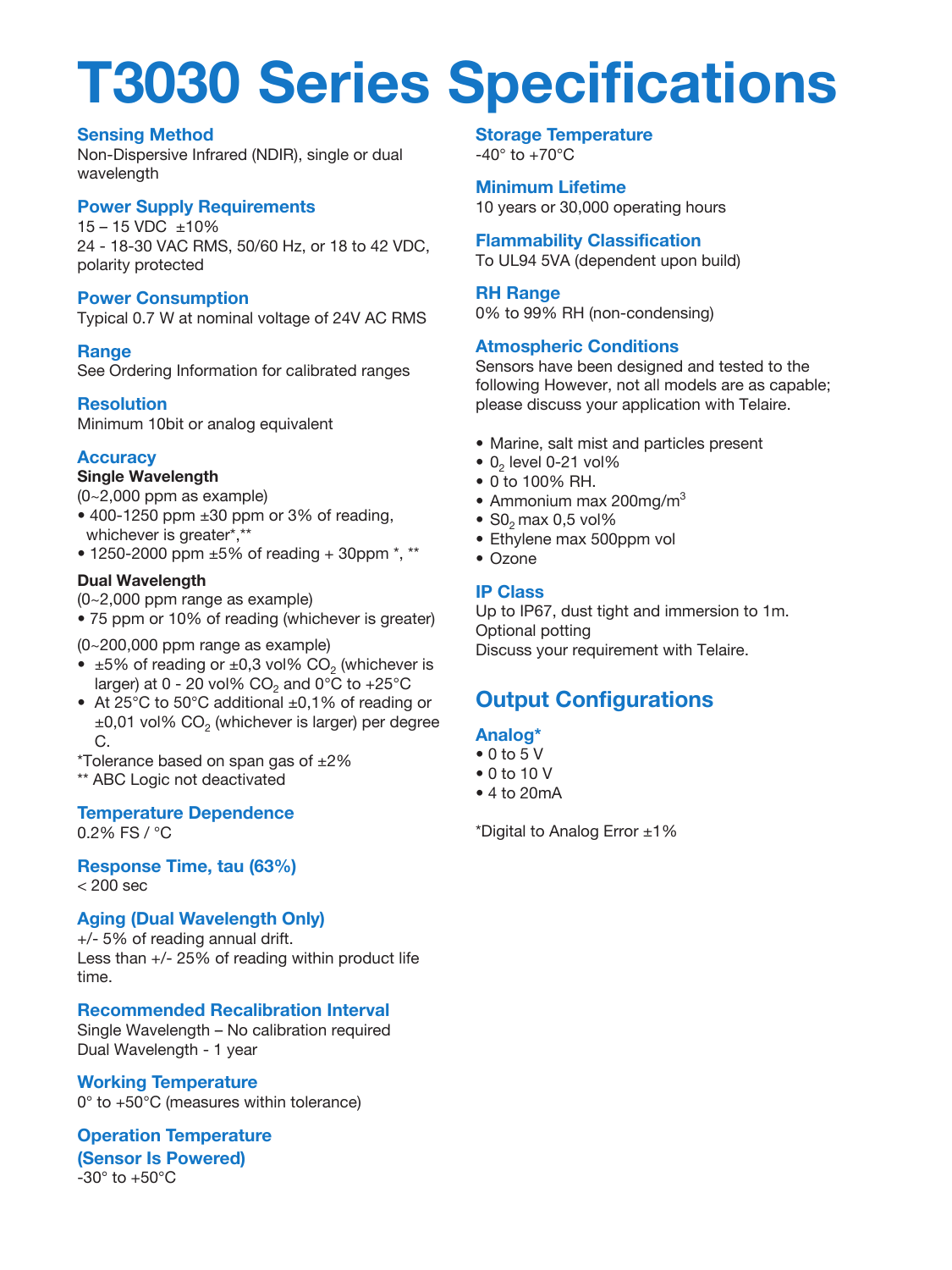# **Carbon Dioxide ABC Logic™ Self Calibration**

The single wavelength sensors employ the patented ABC (Automatic Background Calibration) Logic selfcalibration system. ABC Logic virtually eliminates the need for manual calibration in applications where the indoor CO2 level drops to outside levels during unoccupied periods (e.g. during evening hours). ABC Logic is a special software routine in the sensor that remembers the background readings for 14 consecutive evenings, calculates if there is a sensor drift, and then corrects for it.

With ABC Logic enabled, the sensor will typically reach its operational accuracy after 25 hours of continuous operation at a condition that is exposed to ambient reference levels. Sensors will maintain accuracy specifications with ABC Logic enabled, given that it is at least three times in 14 days exposed to the reference value and this reference value is the lowest concentration to which the sensor is exposed.

*Note: Applies when used in typical indoor ambient air. Consult Telaire if other gases or corrosive agents are part of the application environment.*

# **CO<sub>2</sub> Calibration Guarantee**

Telaire is serious about minimizing maintenance, so each single wavelength sensor comes with a lifetime calibration guarantee, and each dual wavelength sensor has a two-year calibration guarantee.





### **Wiring**

| <b>Power Input and Analog Output Connection</b> |
|-------------------------------------------------|
| Wire 1 $+/- 24$ VCC/24VAC                       |
| Wire 2 output, $4 \sim 20 \text{mA}$ or 0-10Vdc |
| Wire $3 - \sim 24$ VCC/24VAC                    |
| Wire 4 Ground                                   |
|                                                 |

| <b>Calibration Cable (Deutch Connector)</b> |
|---------------------------------------------|
| Connection $1 + 5$ VDC                      |
| Connection 2 Ground                         |
| Connection 3 TX UART                        |
| Connection 4 RX UART                        |

#### **Note:**

ONLY ONE CONNECTION SHOULD BE POWERED AT ANY ONE TIME. POWER INPUT MUST BE OFF WHEN CALIBRATION CABLE IS CONNECTED AND POWERED